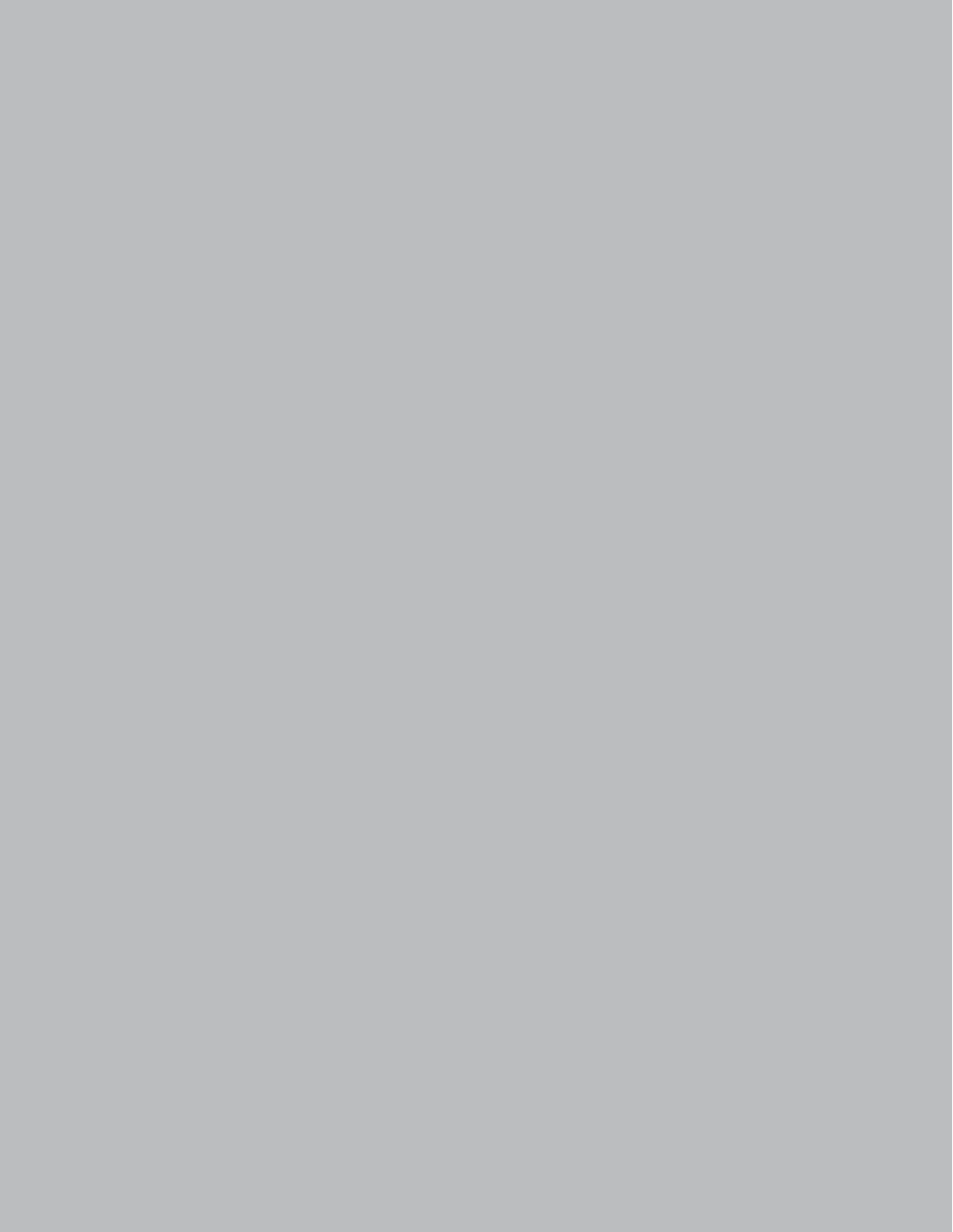**CHAPTER**

# **Review of CMS's preliminary estimate of the physician update for 2006**

MS has an annual requirement to use a statutory formula and calculate a preliminary estimate of the next payment update for physician services and to send the estimate to MedPAC. MedPAC must then include a review of the estimate in its June report to the

### **In this chapter**

• Spending growth in 2004

9

- Preliminary estimate of the physician update for 2006
- Making the case for change

June report to the Congress. For 2006, CMS's estimate is an update of –4.3 percent. In general, we find that in calculating the update, CMS used estimates that are consistent with recent trends. In sending MedPAC this estimate, CMS raises a second issue: rapid growth in spending for physician services in 2004 (Kuhn 2005). CMS's preliminary analysis shows that increases in the volume of a broad range of services—office visits, minor procedures, imaging, laboratory and other tests, and drugs administered in physician offices—explain the vast majority of the increase in spending. Increases of this magnitude raise technical and policy questions and may argue for changes in the way Medicare pays for physician services, consistent with MedPAC's recommendations on paying for performance, measuring resource use, reforming the payment update for physician services, and developing quality standards for imaging providers. Future recommendations could come from planned Commission work on laboratory services, physical therapy, and possible mispricing of payments under the physician fee schedule.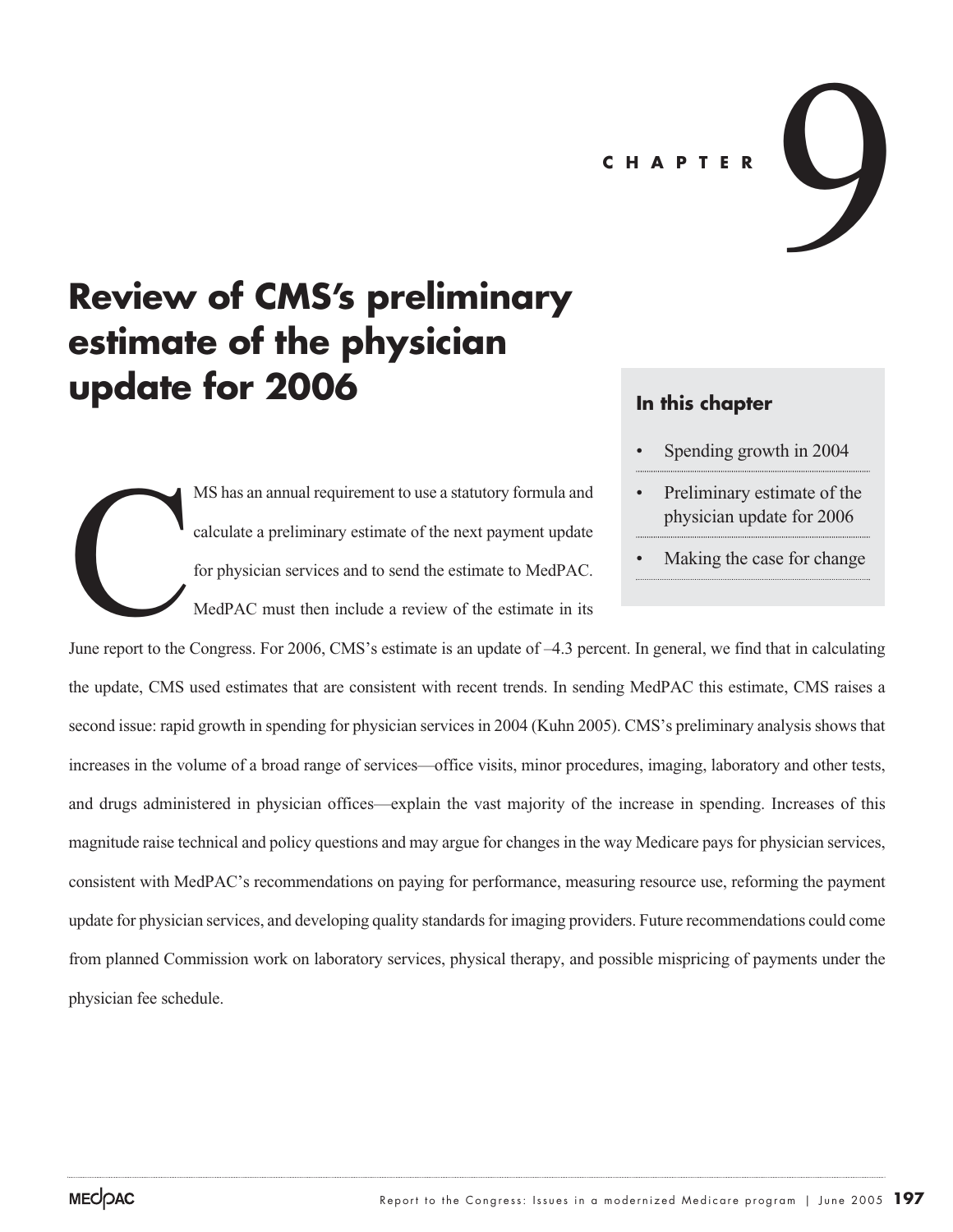Physicians are central to the delivery of health care. They evaluate and manage patients, decide when hospitalization is necessary, perform surgery in hospitals and ambulatory settings, prescribe drugs, and direct nurses and other professionals in various settings, including nursing homes, home health agencies, and dialysis facilities.

CMS's preliminary estimate is that Medicare spending for physician services rose sharply by 15.2 percent in 2004 (Kuhn 2005). Its preliminary estimate of the physician update for 2006 is –4.3 percent. The spending increase and the update are linked: A statutory formula adjusts the update if spending differs from a target based on growth in the national economy.

We expected a negative update for 2006. A large difference has accumulated between actual spending and the target. In addition, the Congress prevented negative updates that would have occurred in 2004 and 2005 in the absence of intervention. The spending increase in this preliminary estimate is large and requires further study because it has implications for the financing of Medicare and beneficiaries' out-of-pocket spending. In addition, such a large one-year increase would raise technical and policy questions about why the increase occurred and how much of it is due to better diagnosis and care versus spending that is not necessary and not contributing to the quality of care.



#### **Spending growth varies by type of service, 2003–2004**

| Type of<br>service         | <b>Percent</b><br>of<br>spending | <b>Spending</b><br>ıncrease |  |
|----------------------------|----------------------------------|-----------------------------|--|
| <b>Visits</b>              | 38%                              | 11%                         |  |
| Minor procedures           | 20                               | 22                          |  |
| Imaging                    | 14                               | 22                          |  |
| Laboratory and other tests | 12                               | 17                          |  |
| Part B drugs               | 10                               | 17                          |  |
| Major procedures           | 6                                | 8                           |  |
| Other                      |                                  | 13                          |  |
| Total                      | 100                              | 1.5                         |  |

Note: In the first column of numbers, percentages may not necessarily add to the total, due to rounding. The total spending increase is a weighted average, so the spending increases by type of service do not add to the total.

Source: Kuhn 2005 and unpublished data from CMS.

In this chapter, we discuss the implications of the spending growth in 2004. We also review the preliminary estimate of the 2006 physician update. CMS is required to submit such an estimate to MedPAC in accordance with a provision in the Balanced Budget Refinement Act of 1999 (BBRA). The BBRA also requires a MedPAC review of the estimate as part of the Commission's June report. In reviewing CMS's estimate, MedPAC's purpose is not to assess the adequacy of the update. Our analysis of the update for 2006 can be found in our March 2005 report to the Congress (MedPAC 2005). Instead, we limit our review to the technical issues involved in CMS's use of the statutory formula to calculate the update.

# **Spending growth in 2004**

CMS states that the surge in spending occurred across a broad range of services (Table 9-1). The highest growth occurred in two categories—minor procedures and imaging, with spending for each category growing by 22 percent in one year. CMS attributes much of the increase in minor procedures to spending for chemotherapy administration and physical therapy. The increase in spending for chemotherapy administration is at least partly due to an increase in payments for the services required by the Medicare Prescription Drug, Improvement, and Modernization Act of 2003 (MMA). Spending growth was also high for Part B drugs and for laboratory and other tests, with spending for each category growing by 17 percent. $1$ 

CMS attributes most of the overall rise in spending to growth in the volume of services. Growth in the number of beneficiaries accounts for only a small fraction of the increase, and CMS estimates that legislative changes namely, provisions in the MMA—account for only about one-fifth of the increase. To understand more about the volume growth, CMS plans to work further on this issue and to discuss the results with the physician community and other stakeholders. Indeed, referring to MedPAC recommendations on measuring quality and resource use, CMS is exploring ways to confidentially share information with individual physicians about how their practices compare with those of their peers (MedPAC 2005).

In the meantime, MedPAC has analyzed 2004 volume growth for services that it has studied previously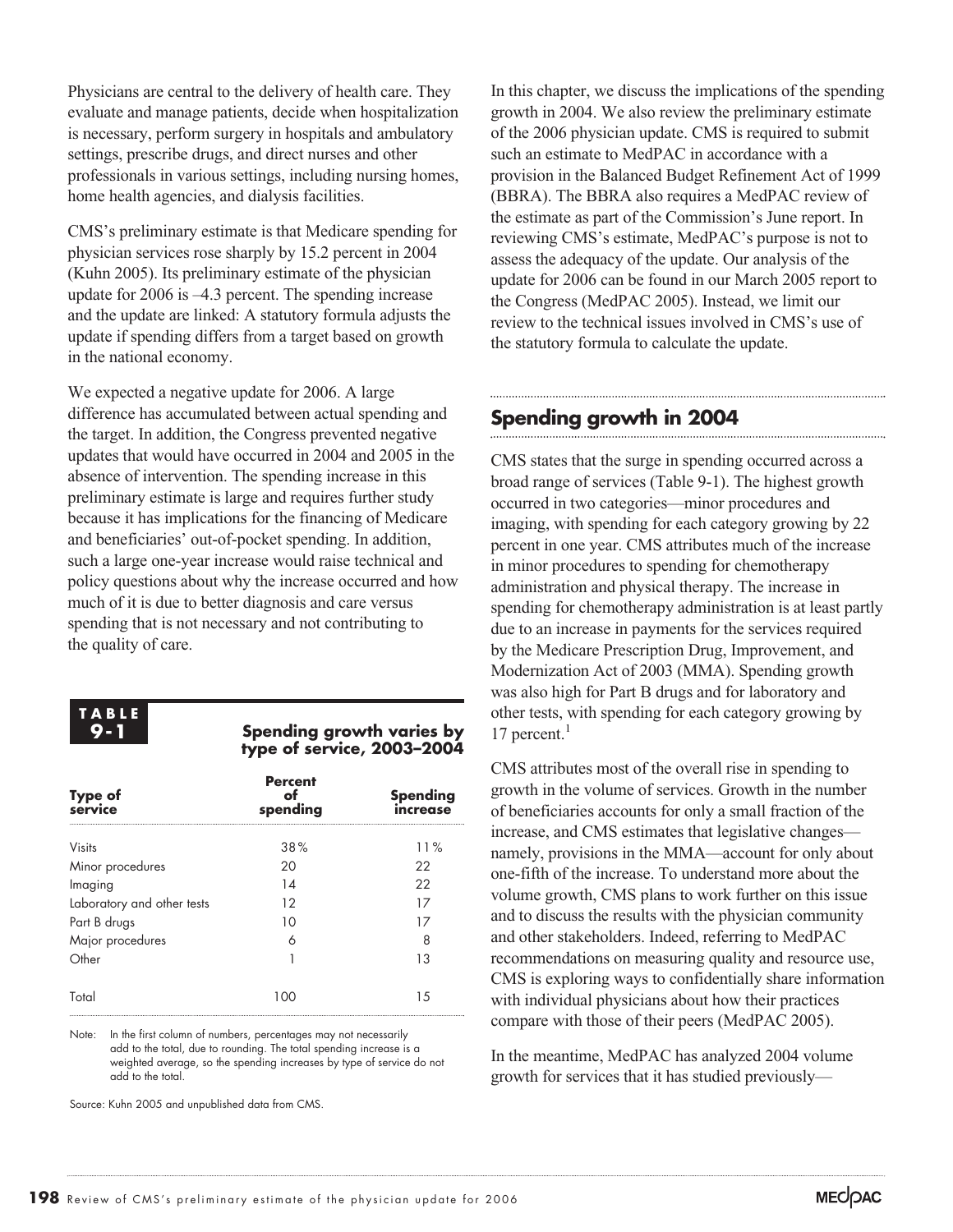services that Medicare pays for under the physician fee schedule. To conduct this analysis, we decomposed CMS spending growth rates into their components: enrollment growth, the physician update for 2004, and a change in law concerning the geographic practice cost indexes (GPCIs) in the fee schedule.<sup>2</sup> This decomposition left a residual spending increase that we can interpret as growth in the volume of services (Boards of Trustees  $2005$ ).<sup>3</sup> We then compared that measure of 2004 volume growth with estimates of volume growth from 1999 to 2003 (MedPAC 2005). The results agree with CMS's conclusions about volume growth: For the services studied, growth in the volume of physician services in 2004 was considerably higher than it was from 1999 to 2003 (Figure 9-1). The biggest difference (12 percentage points) was in minor procedures, which increased 18 percent in 2004 compared with average annual growth of 6 percent from 1999 to 2003. Growth in the volume of imaging was also much higher in 2004: Eighteen percent in 2004 compared with 10 percent annually from 1999 to 2003.

Did all of the increases in 2004 represent services that beneficiaries need? It is possible that some of the increases are due to factors often cited as reasons for growth in spending and use of services: technological innovation, defensive medicine, direct-to-consumer advertising, shifts in the site of care, and adherence to clinical guidelines that call for more intensive treatment of chronic illness. These factors, however, are not likely the whole story because all of them have been at work for at least several years. Referring to one component of the growth in spending a 25 percent increase in spending for advanced imaging—the CMS administrator said during a press briefing that nothing suggests that such an increase is appropriate (Precht 2005).

One consequence of the spending increase is that CMS now expects the monthly Medicare Part B premium to rise higher than previously expected—perhaps by another \$1.50. This increase would be on top of the \$9.50 increase already contemplated for 2006 by the trustees of the Medicare trust funds and would result in a net 14 percent increase in the premium. The increase would follow the large 17 percent increase for 2005 (Boards of Trustees 2005).

Another effect of the spending increase is a larger Part B claim on the general revenues of the U. S. Treasury. Not only does this claim impose a burden on taxpayers, but it also increases the likelihood that spending will reach a



**Volume grew more rapidly in 2004 than in previous years**



trigger in the MMA. This trigger requires legislative action if general revenues exceed 45 percent of total outlays for the Medicare program.

The jump in spending and the associated increase in use of services also raise concerns about the quality of care. By the Institute of Medicine's definition, quality problems include not just misuse and underuse of services but also overuse (Institute of Medicine 2001). If some of the increase represents overuse of services, it may have negatively affected the quality of care.

The magnitude of the spending increase in 2004 and its effects argue for change; the question is, how can the payment system for physician services be part of that change? As MedPAC has stated previously, the physician fee schedule—indeed, all of Medicare's payment systems—is neutral or negative toward quality. The Commission has also said that the update formula for physician services is inequitable because it treats all physicians and regions of the country alike regardless of their individual efficiency in furnishing care. And we further suspect that payments and costs for imaging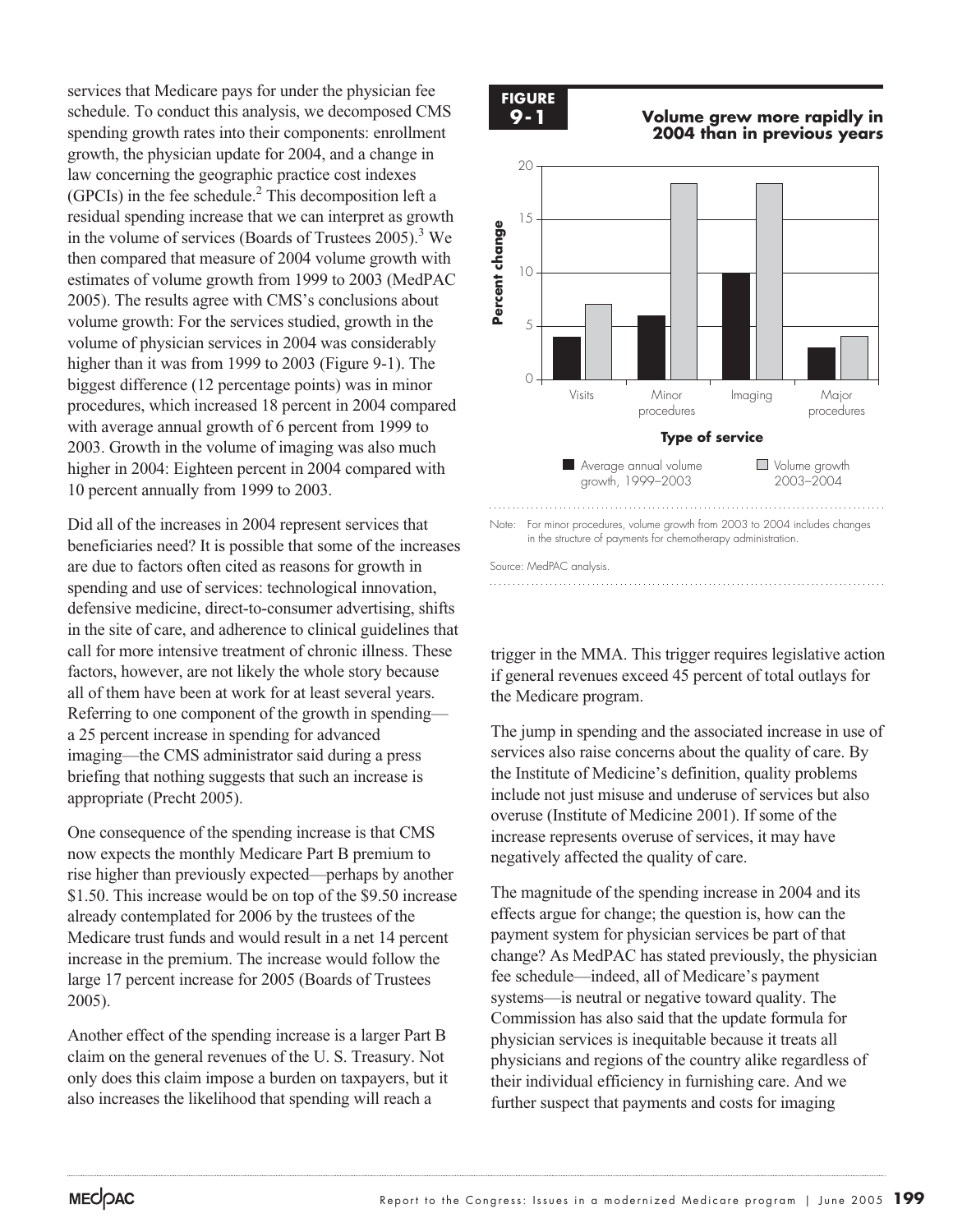### **Preliminary sustainable growth rate, 2006**

| Factor                                                                                                                                        |                                   | <b>Percent</b> |  |  |
|-----------------------------------------------------------------------------------------------------------------------------------------------|-----------------------------------|----------------|--|--|
| Change in:                                                                                                                                    |                                   |                |  |  |
|                                                                                                                                               | input prices                      | 2.8%           |  |  |
|                                                                                                                                               | traditional Medicare enrollment   | $-2.5$         |  |  |
|                                                                                                                                               | real GDP per capita               | 2.3            |  |  |
|                                                                                                                                               | Change due to law and regulations | ი ი            |  |  |
|                                                                                                                                               | Sustainable growth rate           | 25             |  |  |
| GDP (gross domestic product). Percents are converted to ratios and<br>Note:<br>multiplied, not added, to produce the sustainable growth rate. |                                   |                |  |  |

Source: Kuhn 2005.

services are misaligned because CMS bases the payments for practice expense on historical charges instead of relative resource use.4 There are likely other examples of mispriced services.

These and other problems have prompted MedPAC to make a series of recommendations on paying for performance, measuring resource use, reforming the payment update for physician services, and developing quality standards for imaging providers (MedPAC 2005). More recommendations may come from work we have planned on laboratory services and physical therapy. As we discuss in more detail later in this chapter, other issues concern the physician fee schedule and possible mispricing of services, which could have an effect on the volume of services. We plan to address such issues in the context of reviewing Medicare's experience with the physician fee schedule now that it has been in place for over a decade. However, before we discuss these plans, we fulfill our statutory requirement to review CMS's estimate of the physician update for 2006. In general, we find that in calculating the update, CMS used estimates that are consistent with recent trends.

## **Preliminary estimate of the physician update for 2006**

Medicare pays for physician services according to a fee schedule that assigns relative value units (RVUs) to services, reflecting resource requirements. These RVUs

are adjusted for geographic differences in practice costs and multiplied by a dollar amount—the conversion factor—to determine payments. Thus, the conversion factor is a key element of the payment system. Changes in the conversion factor trigger proportional changes in the payment rates for all of the more than 7,000 services represented in the physician fee schedule.

CMS updates the conversion factor annually, based on a formula in law that is designed to control spending while accounting for factors that affect the cost of physician services. CMS issues a final rule on the update in November of each year and implements the update on January 1 of the following year. To help the Congress and others anticipate the update, the BBRA requires CMS to prepare, by March 1 of each year, a preliminary estimate of the next year's update. The BBRA also requires MedPAC to review that estimate in the Commission's June report. This chapter fulfills that requirement for the 2006 update.

# **Calculating the update**

Calculating the update is a two-step process. First, CMS estimates the sustainable growth rate (SGR). The SGR is the target rate of growth in spending for physician services and is a function of projected changes in:

- input prices for physician services;<sup>5</sup>
- real gross domestic product (GDP) per capita, an allowance for growth in the volume of services; $<sup>6</sup>$ </sup>
- enrollment in traditional fee-for-service Medicare; and
- spending attributable to changes in law and regulation.

For 2006, CMS's preliminary estimate of the SGR is 2.5 percent (Table 9-2).

Second, CMS calculates the update, which is a function of:

- the change in input prices for physician services, $\alpha$  and
- an update adjustment factor that increases or decreases the update as needed to align actual spending, cumulated over time, with target spending determined by the SGR.

The estimate of the change in input prices for 2006 is 2.9 percent (Table 9-3). The more important part of the update calculation, however, is the update adjustment factor,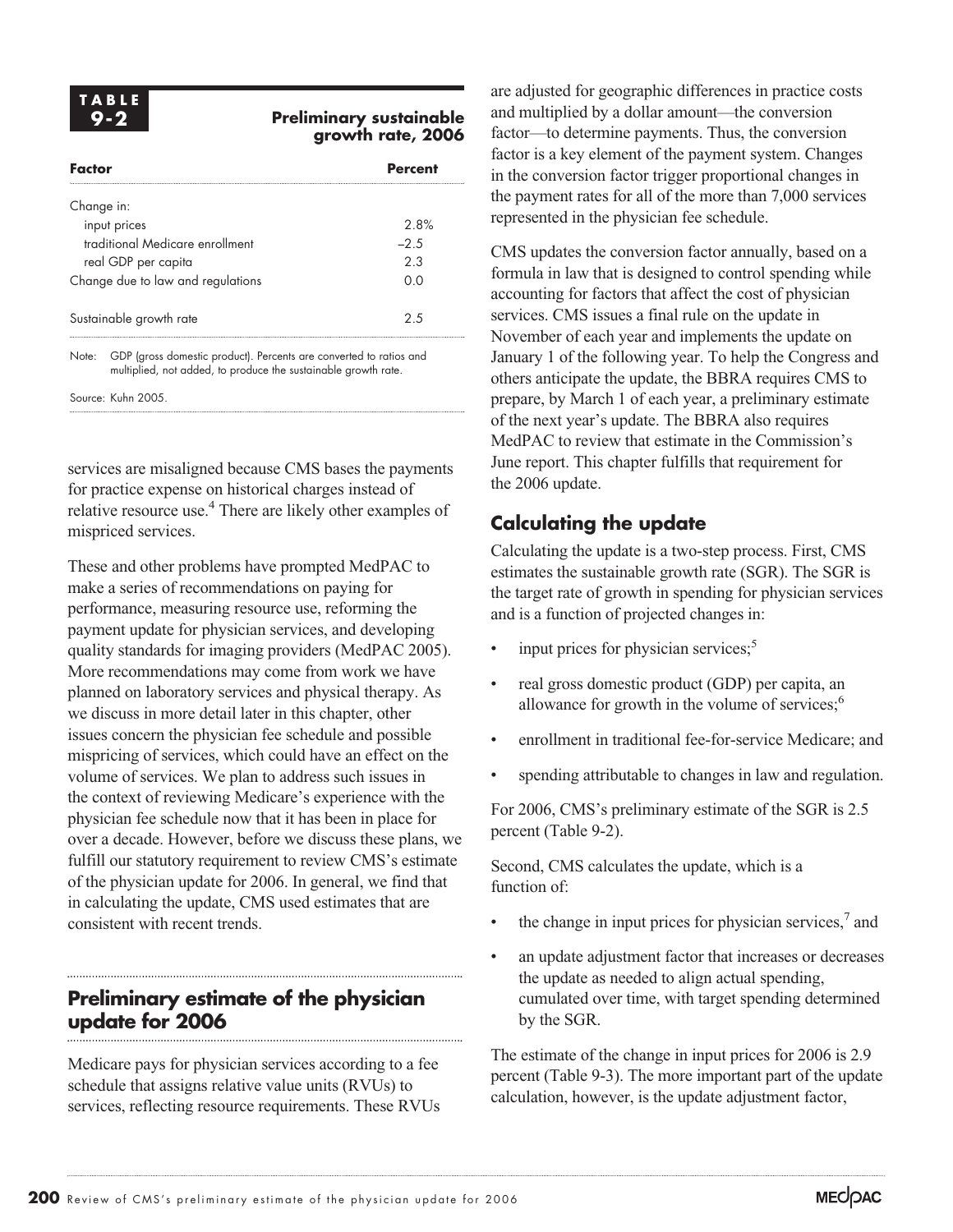which CMS estimates at  $-7.0$  percent, the maximum negative adjustment permitted under current law. When we combine this adjustment with the estimated change in input prices, the result is an update of –4.3 percent.

The update adjustment factor is the link mentioned earlier between spending and the update. The factor is negative because actual spending for physician services started to exceed the target in 2000 and has since remained above the target (Figure 9-2). Indeed, the update adjustment factor would be –21.1 percent if not for the –7.0 percent limit.

### **Reviewing CMS's estimate**

Because the update adjustment factor is well beyond the statutory limit, MedPAC anticipates no changes in CMS's estimates that would change the update. In the 2006 SGR, the estimate of the change in input prices, as measured by the Medicare Economic Index (MEI), is similar to changes in the MEI for earlier years.<sup>8</sup> The change in real GDP per capita of 2.3 percent equals the 10-year moving average of real GDP estimates from the Bureau of Economic Analysis (BEA), adjusted for population growth (BEA 2005).

CMS expects no measurable changes in spending due to law and regulation for 2006.<sup>9</sup> Provisions in the MMA will expire then (e.g., floors on the GPCIs for Alaska), but CMS anticipates that the drop in spending will be very small—less than 0.1 percent. CMS also considered implementation of the Medicare Part D drug benefit and the possible effects of the benefit on the use of physician services. The agency chose not to include a specific spending change in the SGR related to the Part D benefit, relying on a recommendation of the Technical Review

### **TABLE 9-3**

#### **Estimate of the update for physician services, 2006**

| Factor                                                | <b>Percent</b> |
|-------------------------------------------------------|----------------|
| Change in input prices<br>Change in adjustment factor | 2.9%<br>$-7.0$ |
| Update                                                | $-4.3$         |

Note: Percents are converted to ratios and multiplied, not added, to produce the update.

Source: Kuhn 2005.



**Through 2004, actual spending for physician services exceeded target**



Panel on the Medicare Trustees Report (2004). The panel concluded that Part D could lead to higher or lower use of other health services, and the panel agreed with an assumption of no effect on utilization or costs in Part A or Part B. However, the panel recommended further research on the topic to take advantage of the natural experiment offered by implementation of Part D. Depending on the results of this research, CMS could revise the SGR's law and regulation factor in the future.

The remaining factor in the SGR estimate for 2006 the change in fee-for-service enrollment—is also uncertain. CMS assumes a decrease in fee-for-service enrollment of 2.5 percent (Table 9-2). This figure differs from the Congressional Budget Office's (CBO's) enrollment projection, which is an increase in fee-forservice enrollment of 0.5 percent for fiscal year 2006. A decrease would occur if some enrollment shifts from Medicare fee-for-service to Medicare Advantage (MA). The magnitude of such a shift (if it occurs) remains unclear, but CMS will know more in June 2005 when MA plans submit bids and identify market areas. CMS can then revise the enrollment projection, if necessary, before the update becomes final in November 2005. Even then, CMS will have limited information on changes in enrollment in 2006, but the agency will have another two years to revise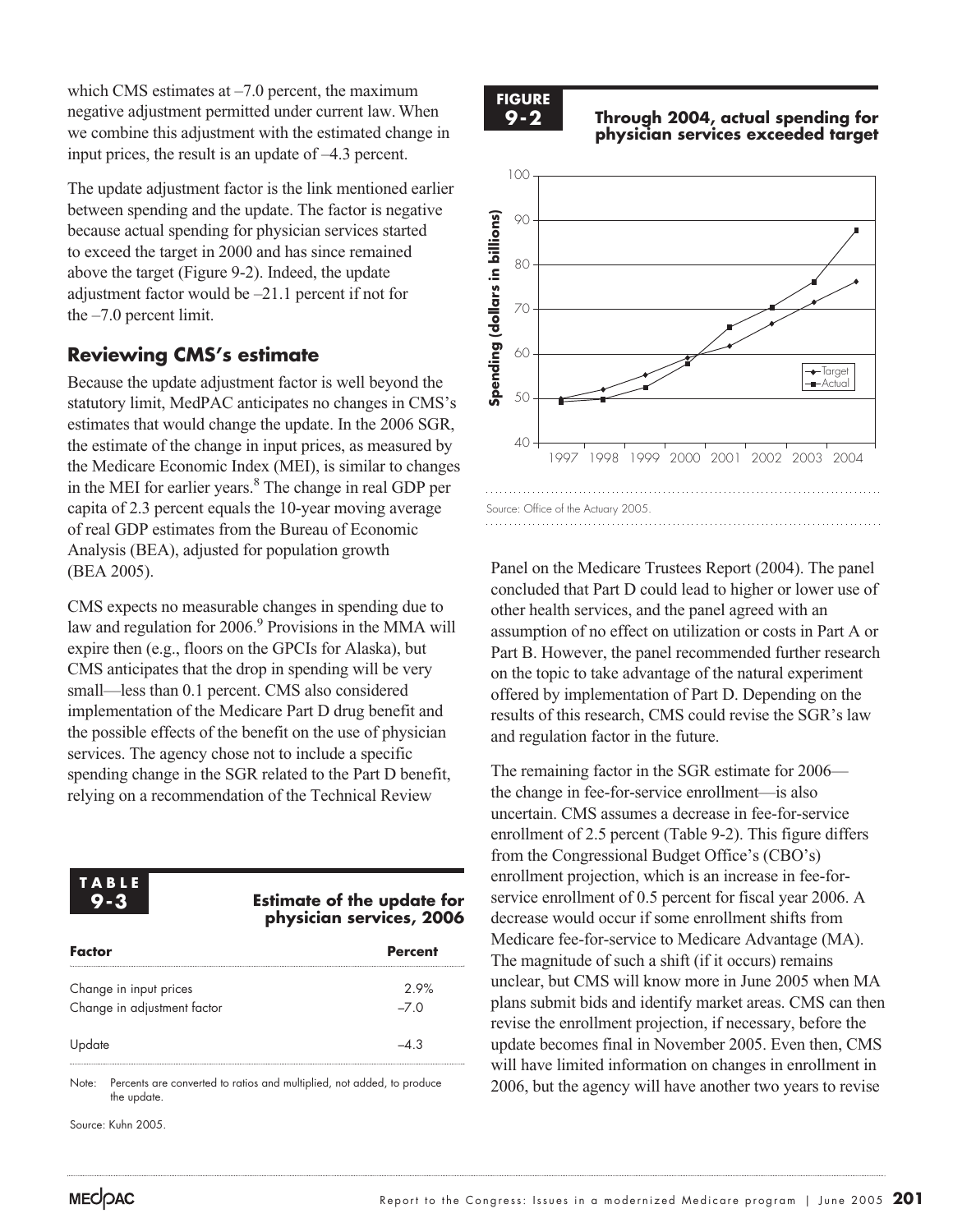#### **Impact of the practice expense GPCI on the payment rate for an equipment-intensive service**

Example: MRI of lumbar spine without contrast material performed in a physician's office or IDTF, 2005

#### **Locality with lowest practice expense GPCI: Missouri, excluding Kansas City and St. Louis**

|                  | <b>RVU</b> |                   | <b>GPCI</b>         |         | Adjusted<br>RVU |
|------------------|------------|-------------------|---------------------|---------|-----------------|
| Physician work   | 1.48       | x                 | 1.000               |         | 1.48            |
| Practice expense | 12.93      | X                 | 0.813               |         | 10.51           |
| PH               | 0 7 1      | x                 | 0.892               |         | 0.63            |
|                  |            |                   |                     |         | 12.63           |
|                  |            | Conversion factor |                     | \$37.90 |                 |
|                  |            |                   | <b>Payment rate</b> |         | \$478.47        |
|                  |            |                   |                     |         |                 |

#### **Locality with highest practice expense GPCI: San Francisco**

|                  | <b>RVU</b> |                                          | <b>GPCI</b> |                       | Adjusted<br>RVU |
|------------------|------------|------------------------------------------|-------------|-----------------------|-----------------|
| Physician work   | 1.48       | x                                        | 1.064       |                       | 1.57            |
| Practice expense | 12.93      | x                                        | 1.501       |                       | 19.41           |
| PH               | 0 7 1      | x                                        | 0.651       |                       | 0.46<br>21.44   |
|                  |            | Conversion factor<br><b>Payment rate</b> |             | x \$37.90<br>\$812.71 |                 |

Note: GPCI (geographic practice cost index), MRI (magnetic resonance imaging), IDTF (independent diagnostic testing facility), RVU (relative value unit), PLI (professional liability insurance). Results may not equal numbers shown due to rounding. Localities considered are those in the continental United States.

Source: CMS 2004.

the enrollment estimate if better data become available, just as the agency does with changes in spending due to law and regulation.

Regardless of what happens with enrollment, CMS's calculation of the update for 2006 is very unlikely to change. To see the effect of an enrollment change, MedPAC substituted CBO's projection for CMS's projection, then calculated an update adjustment factor of –21.0 percent, almost the same as CMS's calculation of –21.1 percent based on its own estimate of enrollment growth.

The only remaining issue concerns CMS's estimates of actual spending for 2004 and 2005. Data on actual spending are nearly complete through the first three quarters of 2004 but are less complete for the last quarter of that year. Therefore, the estimate of actual spending in 2004 may increase or decrease somewhat before CMS issues a final rule on the update in November 2005. Of course, the uncertainty regarding 2005 estimates is greater than for 2004 because CMS currently has very little information on actual spending for 2005.

To address these uncertainties, the agency has used stochastic projection techniques to analyze variation in the update adjustment factor (Office of the Actuary 2005). Under a range of possible scenarios for growth in real GDP per capita and growth in the volume of physician services, the analysis shows a 100 percent probability that the update adjustment factor will equal the maximum negative adjustment of –7.0 percent.

A maximum negative adjustment has such a high probability because a different outcome would require an uncharacteristic decrease in spending for physician services in 2005. An update of 1.5 percent for 2005 has already occurred. Therefore, the only way in which spending could fall is through a substantial decrease in the volume of physician services per beneficiary. However, this decrease is very unlikely based on historical trends. From 1999 to 2003, for example, volume increased at an average annual rate of about 5 percent per year. As we discussed earlier, volume grew at an even higher rate in 2004. For this reason, MedPAC anticipates that CMS's update calculations (to be published in November 2005) will show the maximum reduction that the statute permits.

# **Making the case for change**

Previously, the Commission has recommended policies that could work in tandem with the physician fee schedule, such as paying for performance, measuring resource use, and developing quality standards for imaging providers. Additional issues have emerged that are internal to the fee schedule. As such, they represent instances of possible mispricing. If mispricing includes Medicare overpaying for services, that mispricing could contribute to overuse of services—one of the concerns with the spending increase in 2004.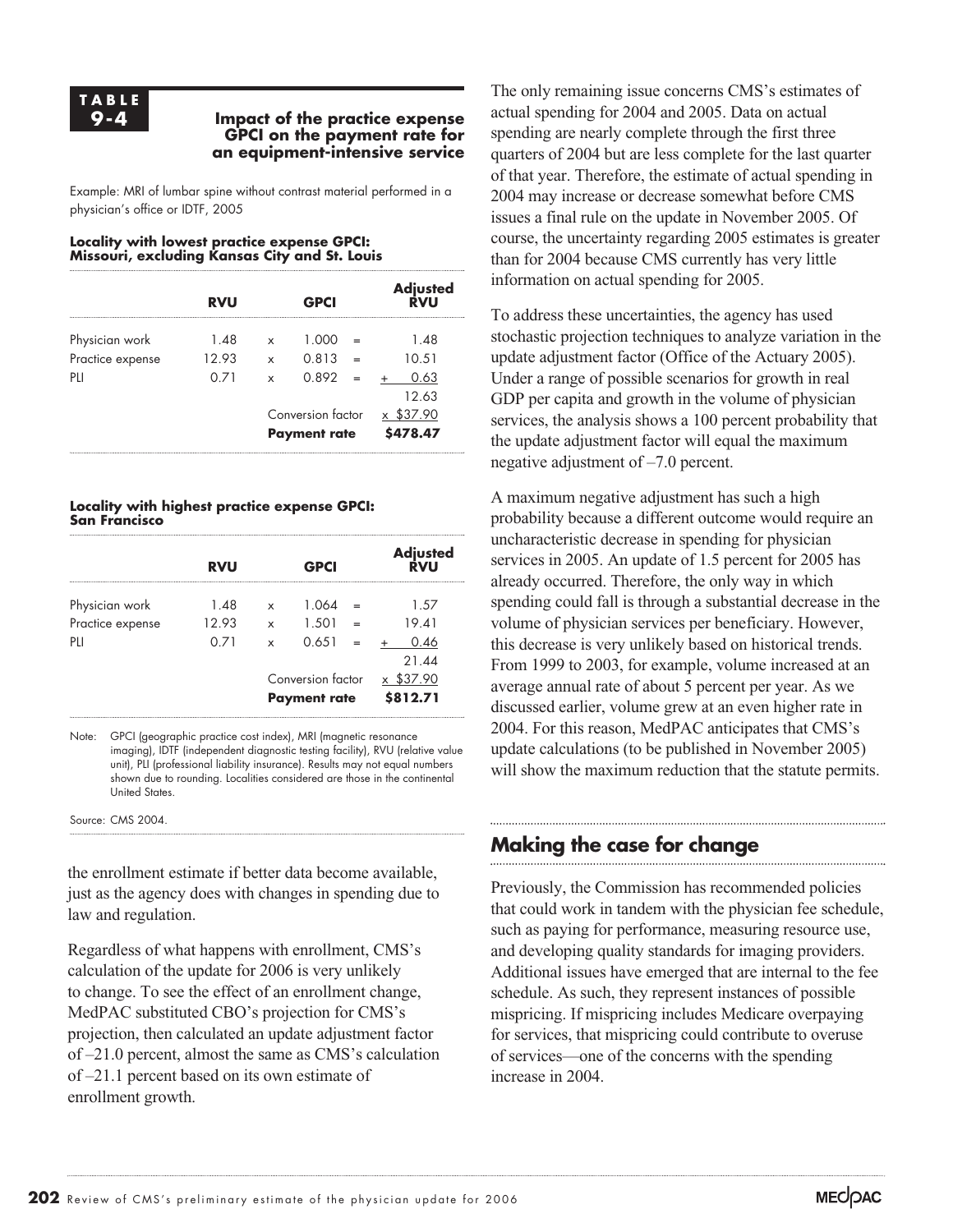### **Adjusting payments geographically for input prices**

Under the physician fee schedule, GPCIs adjust payment rates to account for differences in the price of inputs used in furnishing physician services. Three separate GPCIs correspond to each of three components of the fee schedule's relative value scale: physician work, practice expense, and professional liability insurance.

MedPAC's concern is with the practice expense GPCI. Current policy stipulates that the prices of some inputs—namely, equipment and supplies—do not vary geographically because physicians purchase those inputs in a national market, not locally. When constructing the GPCI, CMS accounts somewhat for this fact by holding constant the price of equipment and supplies. The problem is that the GPCI applies to the entire practice expense payment for all services, even though the cost of equipment and supplies, as a proportion of practice expense, varies by service. Therefore, for equipment- and supply-intensive services, payments are too high, relative to costs, in high-GPCI areas and too low, relative to costs, in low-GPCI areas.

The effect of the GPCI adjustment can be significant. The most frequently billed magnetic resonance imaging (MRI) study—MRI of the spine—is an example. In the locality with the lowest practice expense GPCI (areas of Missouri outside Kansas City and St. Louis), the payment rate for MRI of the spine is \$478 (Table 9-4, p. 202). By contrast, the payment rate is \$813—70 percent higher—in San Francisco, the locality with the highest practice expense GPCI.<sup>10</sup> The main reason for the difference is that the practice expense GPCI is 0.813 in the areas of Missouri. In San Francisco, it is 1.501. This difference prevails even though most of the direct costs of furnishing the service originate from the equipment, which physicians purchase in a national market.<sup>11</sup>

The problem with the practice expense GPCI varies, depending on the service. Across all services, equipment and supplies represented about 32 percent of direct costs, on average, in 2003 (Figure 9-3). For imaging services, however, equipment and supplies represented an average of 76 percent of direct costs. For other services—such as major procedures and evaluation and management (E&M)—equipment and supplies make up a lower-thanaverage share of direct costs. Within this latter group of services, the practice expense GPCI causes payments to be too low, relative to costs, in high-GPCI areas and too high, relative to costs, in low-GPCI areas.

To assess the magnitude of this problem, MedPAC plans to analyze the correlation between the volume of the affected services—such as imaging—and the practice expense GPCI. To assess possible solutions, we plan to replicate CMS's practice expense methodology and to calculate the portion of each service's practice expense RVUs that we can attribute to equipment and supplies. In addition to illustrating the methods required, we can then model the payment effects of a policy change.

### **Revisiting the boundaries of payment localities**

The GPCIs vary by geographic areas called payment localities. Of the 89 total payment localities, 34 consist of entire states (Figure 9-4). Initially, Medicare accepted the localities established by the contractors who process claims for Medicare. To set boundaries for the localities, the contractors used their knowledge of patterns in physician charges for services.



Source: MedPAC analysis of practice expense input file from CMS, 2003;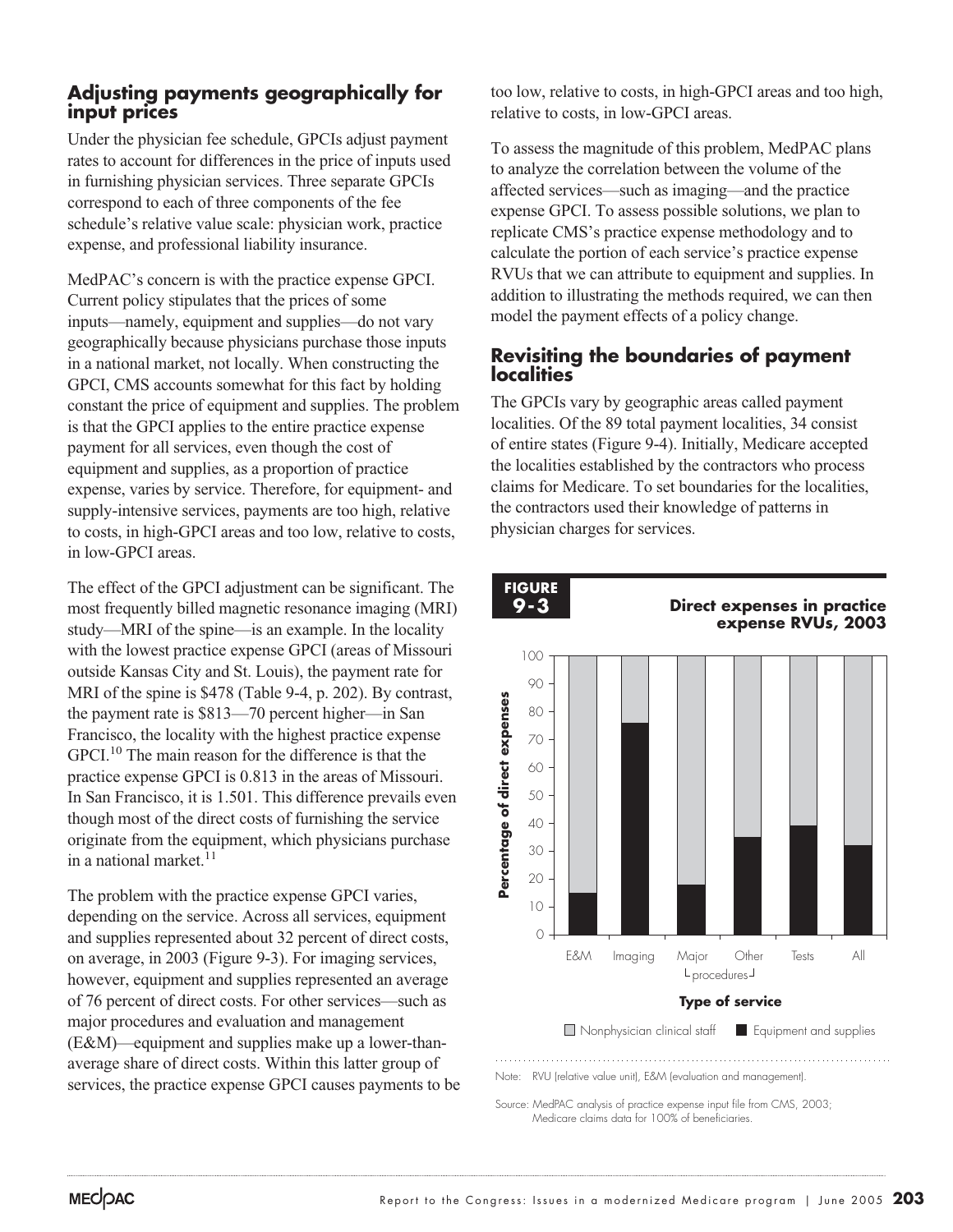

#### **Physician fee schedule payment localities**



Source: MedPAC analysis.

As another possible instance of mispricing of services, it may be time to revisit the boundaries of payment localities, at least in those states that do not have statewide localities. CMS has not revised the boundaries since 1997, when it consolidated 210 localities to the current 89 to simplify administration and reduce payment differences among adjacent geographic areas. In addition, physicians can initiate a change in the locality boundaries of their state. Some physicians are working toward such a change. For instance, the California Medical Association has proposed an increase in the number of localities in the state from 9 to 19.

Given that CMS has not reconfigured the localities in at least 8 years (and, in some cases, 40 years), the localities likely do not correspond to market boundaries for the inputs physicians use in furnishing services. As a result, Medicare is probably overpaying in some geographic areas and underpaying in others.

To revisit the locality boundaries, MedPAC plans to use data on input prices by county and identify cases in which the boundaries are inconsistent with variation in input prices beyond a predefined threshold. We can then model the effects of alternative locality configurations. The Commission could recommend alternative locality boundaries as appropriate.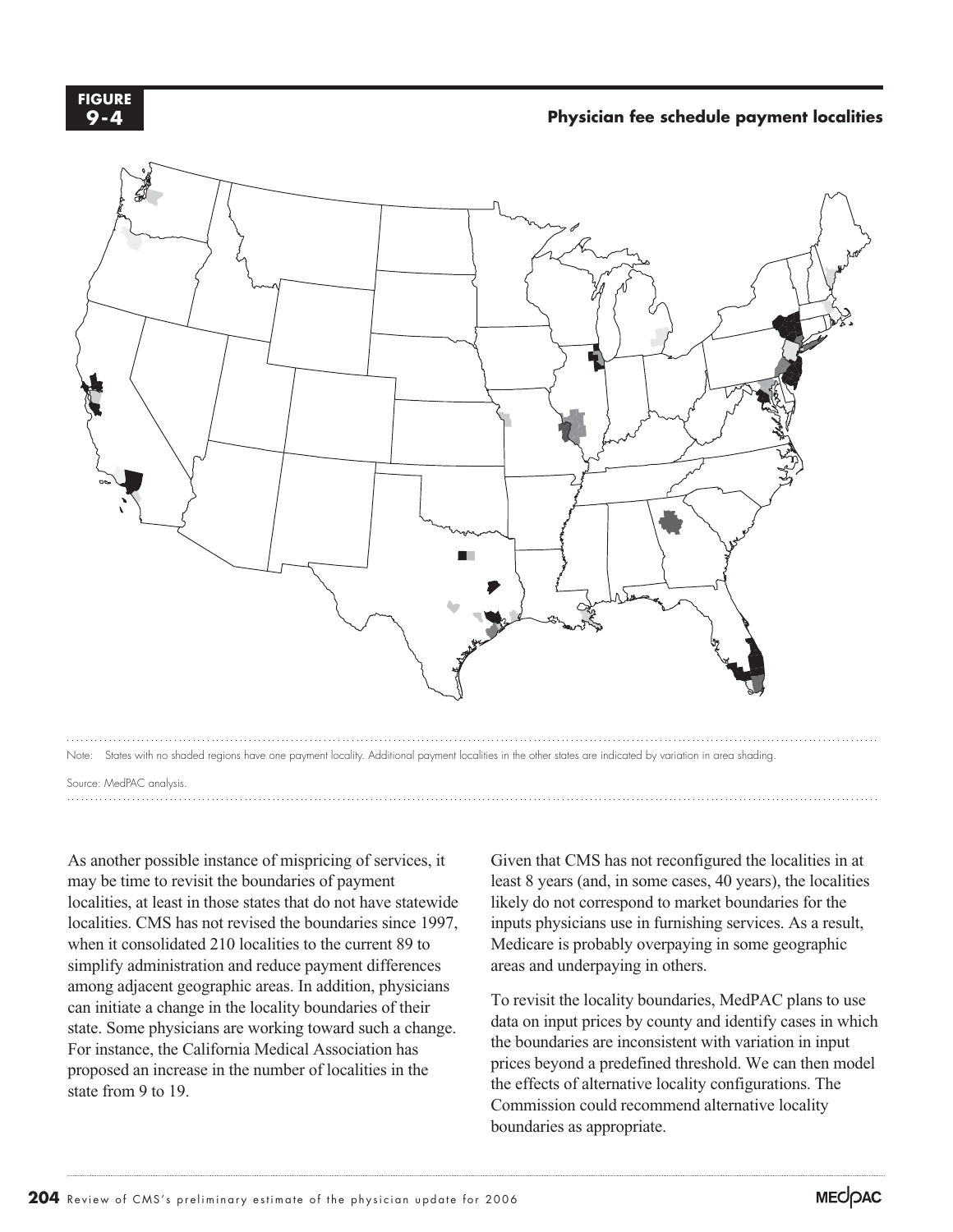### **Valuing services in the physician fee schedule**

The fee schedule's RVUs are a key element of the payment system because the RVUs determine how payment rates vary, one service relative to another. Initially, research at Harvard University led to the RVUs that were implemented with the fee schedule in 1992. The expectation was that payment rates would rise for E&M services relative to other services, such as surgery and other procedural services. Analyses by the Physician Payment Review Commission (PPRC) and others showed that such changes in payment rates occurred (PPRC 1997, Iglehart 2002).

In addition to the changes in payment rates anticipated with implementation of the fee schedule, other factors have affected payments for physician services. CMS has reviewed and modified the RVUs for selected services after receiving recommendations from the RVS Update Committee (RUC).12 CMS has established RVUs for new services using a similar process of receiving recommendations from the RUC. The volume of services has changed.

To understand the effects of these other factors affecting payments, MedPAC contracted with The Urban Institute for analyses of changes in RVUs over time and how those changes interact with growth in the volume of services. To measure these effects, the contractor developed a measure of RVU volume, which comprises units of service weighted by each service's RVU.

Preliminary findings from this work describe the effects of periodic RVU review, $^{13}$  the interaction between changes in RVUs and growth in the volume of services, and the effects of introducing new services—all during the first 10 years of experience with the physician fee schedule (Maxwell, Zuckerman, and Berenson 2005). In general, the findings highlight the importance of new services and the importance of the choices that CMS and the RUC make about the services whose RVUs are reviewed. The following specific findings are of particular interest to MedPAC:

• By 2002, CMS had not reviewed or revised the RVUs for about 50 percent of services, but those services accounted for only 16 percent of volume. For the services that accounted for the remaining 84 percent of volume, CMS had established the RVUs with recommendations from the RUC.

- CMS's review of RVUs has led to substantially more increases than decreases in RVUs because the process by which CMS and the RUC consider potentially misvalued services has given priority to services that may be undervalued rather than services that may be overvalued. The reviews have yielded this result even though the factors that can lead to a service becoming misvalued—technology diffusion, learning by doing, technology substitution, personnel substitution, reengineering, patient severity, and mandatory documentation—suggest that both undervalued and overvalued services are an issue.14
- Growth in units of service has driven growth in RVU volume for some services; however, for other services, growth in RVUs per unit of service was the more important factor underlying growth in volume.
- In addition to volume growth, the introduction of new services has shifted the distribution of total RVU volume among services. For E&M services, the result has been an offset of the gains in RVU volume that the services experienced because of increased RVUs.

MedPAC plans further work on the process for valuing services in the fee schedule. An initial step will be to continue the work on RVU volume, looking at the effects of volume growth and changes in RVUs on the distribution of payments by service and also by physician specialty. Next, we plan to consider the process for selecting services for review to determine whether this process adequately identifies services whose RVUs may need to decrease. This effort will include monitoring the next review of RVUs for physician work, scheduled for completion in 2007, so we can assess whether the process is becoming more successful in identifying both undervalued and overvalued services. We also plan to consider the process that CMS uses to establish RVUs for new services. In doing so, we will explore ways to ensure further review of the RVUs after physicians have gained some familiarity and become more efficient in furnishing new services. In addition, to ensure that RVUs account for the cost of an efficient physician's services, we plan to examine the RVUs for practice expense and the extent to which the RVUs represent the marginal cost (not just the average cost) of furnishing a given service.15 We also plan to explore how CMS might distinguish the marginal costs incurred by physicians who demonstrate superior productive efficiency per unit of service.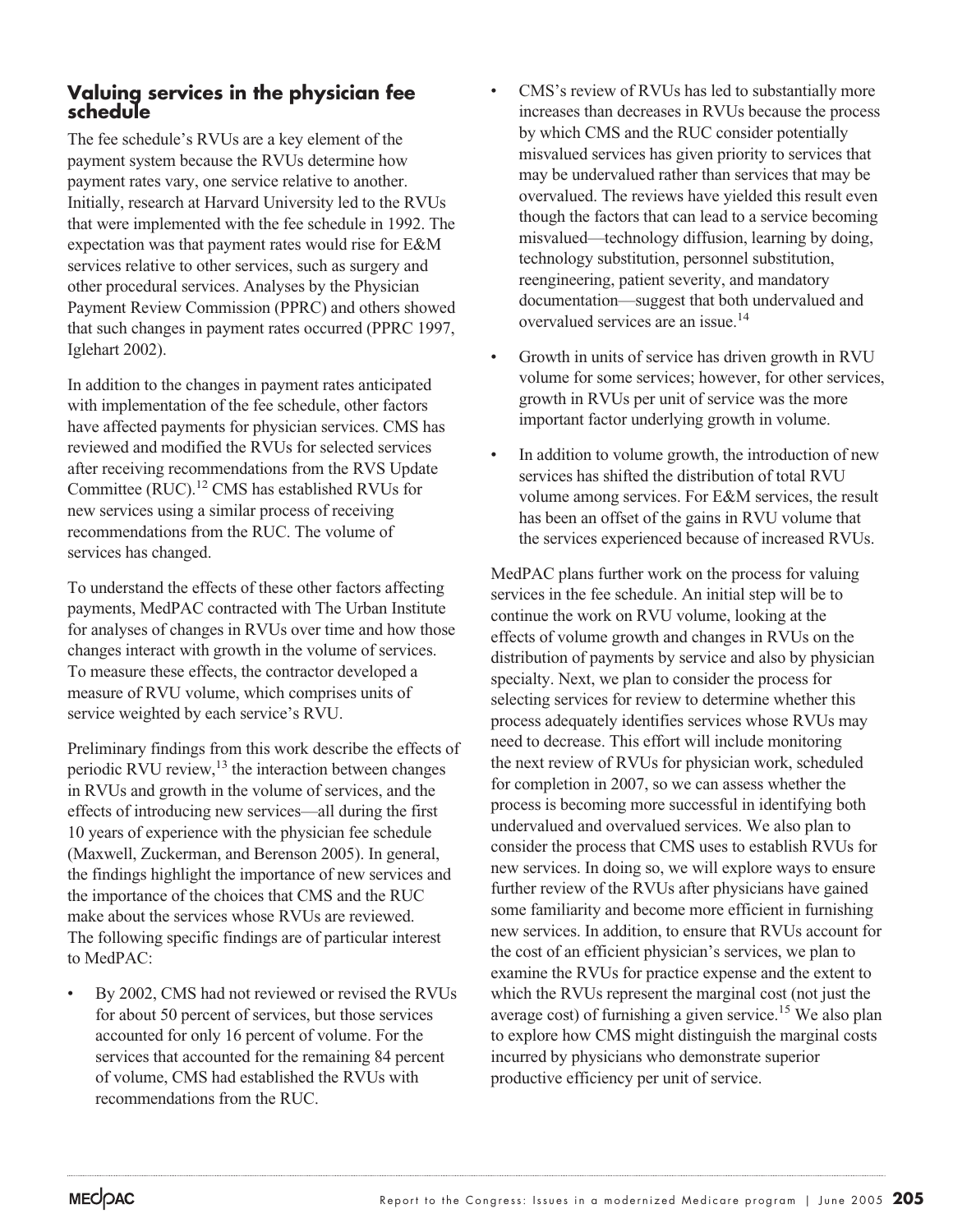## **Determining practice expense RVUs**

On average, payments for practice expense account for about 44 percent of spending under the physician fee schedule. As discussed in MedPAC's *Report to the Congress: Impact of Resource-Based Practice Expense Payments for Physician Services* (2004b), CMS derived resource-based practice expense RVUs for the physician schedule with the best data available at the time. However, some of those data are becoming out of date—for instance, much of the data on physicians' aggregate practice costs date back to the mid- to late- 1990s. Although CMS has received supplemental data from some physician specialties, the accuracy of practice expense payments is becoming more of an issue as time passes. MedPAC plans to continue analyzing the data that CMS uses to establish practice expense payments and the methods that it uses to derive these payments.

# **Changing the unit of payment**

Compared to other payment systems, the unit of payment in the physician fee schedule is very small. The fee schedule includes payment rates for many of the discrete services that a physician furnishes—visits, imaging studies, laboratory and other diagnostic tests, and procedures. In some cases, the physician furnishes the services during a single encounter with a patient. In other cases, the physician furnishes the services during multiple encounters over a period of time. Such a small unit of payment raises a long-standing concern about whether it gives physicians a financial incentive to increase the volume of services (MedPAC 1999). To address this concern, MedPAC could explore options for increasing the size of the unit of payment to include bundles of services that physicians often furnish together or during the same episode of care. MedPAC's work would address procedures for identifying the relevant services, determining payment methods for the services, and analyzing the implications for quality of care.  $\blacksquare$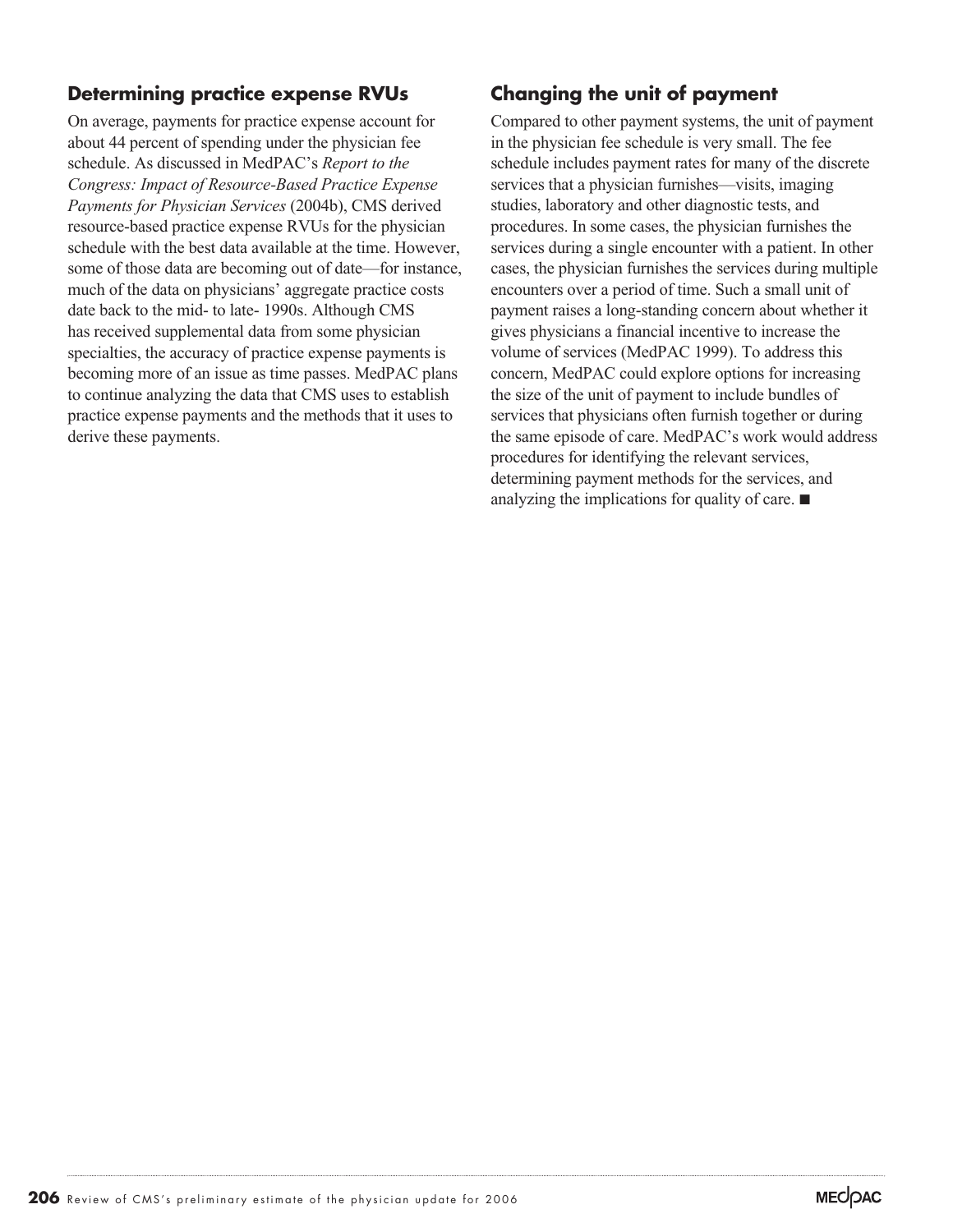# **Endnotes**

- 1 The 17 percent increase in spending for Part B drugs must include a large increase in the volume of the drugs because spending increased despite a drop in payment rates for the drugs. In 2004, CMS implemented a statutory reduction in the payment formula for the drugs, which reduced payment rates for them by 10 percentage points.
- 2 The Congress established floors under geographic practice cost indexes (GPCIs) as part of the Medicare Prescription Drug, Improvement, and Modernization Act of 2003. Effective for the first time in 2004, the floors raised payments in Alaska for physician work, practice expense, and professional liability insurance (PLI). Elsewhere, payments went up for practice expense only. To analyze the effects of the GPCI floors, we used 2003 claims data from 100 percent of beneficiaries to determine how spending in that year would have changed if the floors had been in effect in that year. We conducted this analysis by payment locality and procedure code and then aggregated the results by type of service. The results were that the GPCI floors increased spending as follows: visits, 1.0 percent; minor procedures, 0.8 percent; imaging, 0.5 percent; and major procedures, 1.0 percent.
- 3 For minor procedures, the residual also includes a change in the structure of payments for chemotherapy administration. Although 2004 data are not yet available on the effect of this change, the 2003 data show that chemotherapy administration accounted for about 3 percent of spending for minor procedures.
- 4 In CMS's methodology for determining relative value units (RVUs) for practice expense, the technical components of imaging services and other diagnostic tests are in a category called the nonphysician work pool. The practice expense RVUs for those technical component services are not yet resource based. CMS plans to propose resource-based RVUs for those services in 2005.
- 5 For the SGR, physician services include services commonly performed by a physician or performed in a physician's office. In addition to physician fee schedule services, these services include diagnostic laboratory tests and most of the drugs covered under Medicare Part B. To estimate this factor, CMS uses a weighted average of the Medicare Economic Index (MEI), a measure of changes in input prices for physician services, the change in payment rates for laboratory services legislated by the Congress, and a weighted average of the change in payment rates for Part B–covered drugs.
- 6 As required by the MMA, the real GDP per capita factor in the SGR is a 10-year moving average.
- 7 For the update, physician services include only those services in the physician fee schedule.
- 8 Historical changes in the MEI are published by the CMS Office of the Actuary (2005).
- 9 For further discussion of changes in spending due to law and regulation, see MedPAC's *Report to the Congress: Growth in the Volume of Physician Services* (2004a).
- 10 For purposes of this discussion, we include localities in the continental United States (i.e., excluding Alaska, Hawaii, Puerto Rico, and the U.S. Virgin Islands).
- 11 In the methodology for determining practice expense RVUs, CMS defines two types of costs: direct and indirect. Direct costs are costs attributable to specific services, such as the earnings of nonphysician clinical personnel, equipment, and supplies. Indirect costs are not as readily assigned to services and include the earnings of administrative personnel, rent, and utilities.
- 12 The RVS Update Committee is a committee involving the American Medical Association and national medical specialty societies.
- 13 By law, RVUs are reviewed every five years.
- 14 The list of sources of changes in physician work is from CMS. It was prepared for the review of physician work RVUs that was completed in 2002 (CMS 2000).
- 15 MedPAC has discussed the goal of basing payment rates on a provider's marginal cost in a previous report (MedPAC 2001).